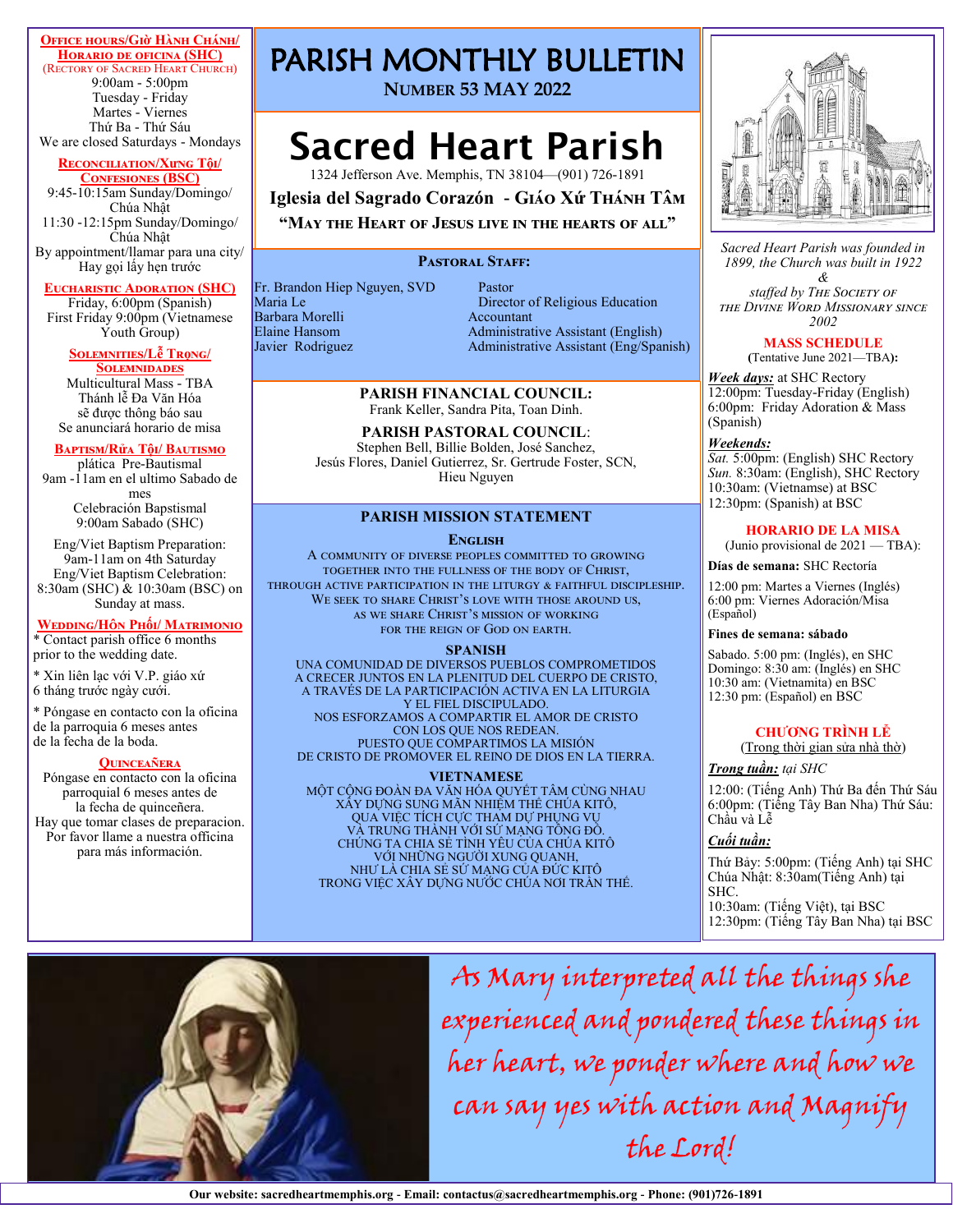## **PARISH CALENDAR MAY 2022**

May 1: 3rd Sunday of Easter May 8: 4th Sunday of Easter, Mother's Day May 15: 5th Sunday of Easter May 22: 6th Sunday of Easter May 29: Ascension of the Lord June 5: Pentecost

**PARISH MASS SCHEDULE (See Page # 1)**

## **IMPORTANT CELEBRATIONS:**

 May is a special month; we honor the Blessed Virgen Mary. We celebrate the spring season to honor the maternity and motherhood. Many Catholics have a great devotion to Blessed Virgin Mary. We offer our Holy Mother all the best and the most beautiful flower as she deserves our love for her.



 May 8th: Mother's Day. Happy Mother's Day to all mothers of our community of Sacred Heart Church. Thank you for living your vocation as mother faithfully to protect life entrusted to you…. A Big Hug to you!!!



- May 15: 1st Communion. 10:30am Vietnamese Mass 12:30pm Spanish Mass
- May 22: Final Mass of PRE 10:30am Vietnamese Mass 12:30pm Spanish Mass
- May 29: Confirmation. There will be only one mass in the Cathedral Immaculate Conception at 2:30pm.

## **SACRED HEART CENTENARY**: (1922 - 2022)

Sacred Heart Church will celebrate the Centenary in September 25, 2022. During this time, the Centenary Committee is working hard with some research and acknowledging the living grace of God upon the past 100 years. Please continue to pray and support us so that we can celebrate worthily the life of the Sacred Heart of God here today.

If you have any stories and memories of the Sacred Heart Church, Please contact our parish office (901) 726-1891 or Fr. Brandon Nguyen at (312) 607-7866 or email :

bhnguyen@sacredheartmemphis.org Thank you very much





Some of you already sent your pledge cards or made your pledge online. If you still need help to fill out the pledge cards, or have any questions, please don't hesitate to ask our campaign people. They are very helpful at the end of each Sunday Masses.

The Commitment Weekend will be on May 7, 8. Please bring your pledge cards to the Church and deposit in the collection basket during mass. Thank you very much for helping our Church.



**THE RECONSECRATION OF THE SACRED HEART CHURCH, Memphis has been postponed:** Our SHC Reconsecration has been postponed until June 20th due to some unexpected requirements. Thank you for your patience and understanding. May God bestow on us the necessary grace.



**WELCOME TO OUR SHC PARISH** Our SHC welcomes four Vietnamese sisters from the Divine Word College, IA by the end of this month. They will teach Vietnamese to our Vietnamese children during two months of June and July. Please welcome them.



**We Need You**: Your constant support and donation is appreciated.

Any donation to assist the restoration of the Church, please indicate:

**SH Fire Incident Fund**

God bless you!





## **PASTOR'S NOTE:**

My brothers and sisters in Christ, We've been through the experience of Lent with spiritual recollection days with the whole community, practicing on praying,

fasting and almsgiving. As the community, we walked with Jesus during his passion and death and now, we rejoice with the Risen Lord, His Resurrection. His resurrection makes us the people of hope and Jesus, himself invites us to be his witnesses. Are you willing to give testimony of the truth of our Lord Jesus? The Acts of the Apostles really tells us how hard it is to be followers of Jesus. The first Christian community experienced many hardships and trials before the evil force. However, they were not afraid to profess their faith in the Resurrection of Jesus. They challenged the persecutors and the enemies of the Church with their eloquent preaching and strong faith.

More than ever, I believe we are living in the world which needs many witnesses like you and me. Be not afraid when you feel unworthy, or your faith is not strong enough. Look at St. Thomas (the doubter), St. Peter (coward), St. Paul (persecutor) and many others, but Jesus always used them to teach the wise and not so wise. When I ponder on this fact, I am so grateful to God for His Divine Mercy. God is indeed a life-creating God. He is not only making us the instrument to bring his Peace but also enables us so we may be more effective and creative. Please listen to what God is saying to you today. With love,

Fr. Brandon Hiep Nguyen, SVD



**PRAY FOR THE SICK AND ELDERLY:** Ms. Bình Đinh, Mr. Davis Woods (Anh Minh), Mr. Việt Hùng Nguyễn, Bà Cụ Sáu, Mr. & Mrs. Ánh Duyên Lê, Eddy Ruby, Heraclio Ramirez. Martha Alicia Martinez Cruz.

## **PARISH OFFERING ON APRIL 2022**

| <b>WEEKLY BUDGET:</b>                                                                                                                                                                    | \$5,850.00                                                   |
|------------------------------------------------------------------------------------------------------------------------------------------------------------------------------------------|--------------------------------------------------------------|
| <b>APRIL 3: GENERAL OFFERINGS:</b>                                                                                                                                                       | \$3,990.00                                                   |
| <b>APRIL 10: GENERAL OFFERINGS:</b>                                                                                                                                                      | \$6,373.00                                                   |
| <b>APRIL 17: GENERAL OFFERINGS:</b>                                                                                                                                                      | \$8,101.00                                                   |
| <b>APRIL 24: GENERAL OFFERINGS:</b>                                                                                                                                                      | \$4,357.00                                                   |
| TOTAL CONTRIBUTION OF APRIL:                                                                                                                                                             | \$22,821.00                                                  |
| OUR MONTHLY REQUIREMENT:                                                                                                                                                                 | \$23,400.00                                                  |
| <b>UNDER FOR THE MONTH APRIL.</b>                                                                                                                                                        | \$579.00                                                     |
| <b>CHURCH FIRE RESTORATION:</b><br><b>EASTER FLOWER DONATION:</b><br><b>GOOD FRIDAY COLLECTION (HOLY LAND)</b><br><b>RICE BOWLS (CRS)</b><br><b>CHURCH IN CENTRAL&amp;EASTERN EUROPE</b> | \$600.00<br>\$258.00<br>\$1,301.00<br>\$1,914.00<br>\$120.00 |

**THANK YOU VERY MUCH FOR YOUR STEWARDSHIP AND GENEROSITY!**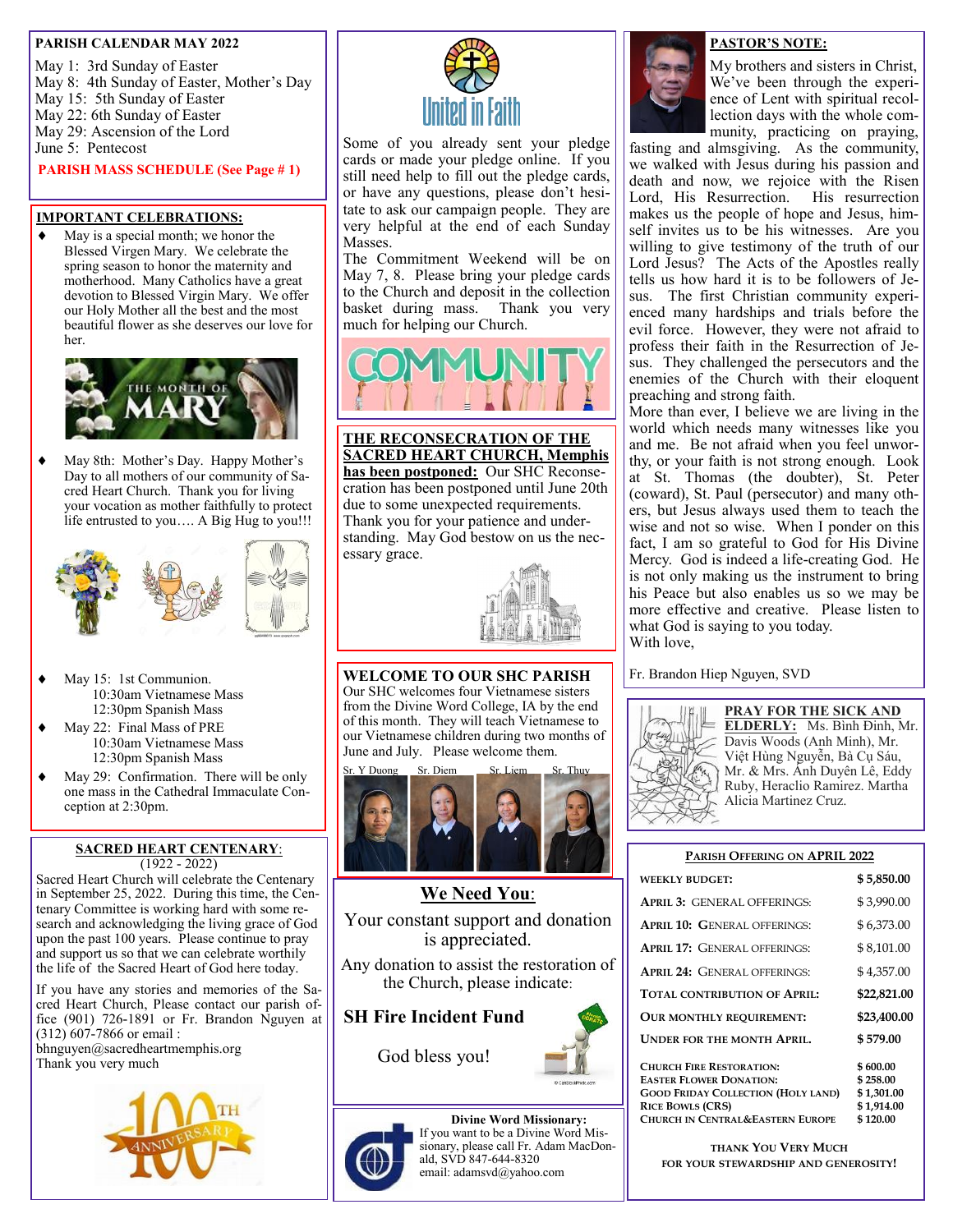**CALENDARIO PARROQUIAL-ABRIL 2022 1 de Mayo:** 3er. Domingo de Pascua. **8 de Mayo:** 4to. Domingo de Pascua,Dia de las madres. **15 de Mayo:** 5to. Domingo de Pascua **22 de Mayo:** 6to. Domingo de pascua. **29 de Mayo:** Ascencion del Señor. **5 de Junio:** Pentecostes. HORARIO DE MISA PARROQUIAL (Ver Página # 1)

## **CELEBRACIONES IMPORTANTES:**

**Mayo** es un mes especial; Honramos a la Santísima Virgen María. Celebramos la temporada de primavera para honrar la maternidad. Muchos católicos tienen una gran devoción a la Santísima Virgen María. Ofrecemos a nuestra Santa Madre todo lo mejor y la flor más hermosa ya que merece todo nuestro amor por ella.



**8 de mayo:** Día de la Madre. Feliz día de la madre a todas las madres de nuestra comunidad de la Iglesia del Sagrado Corazón. Gracias por vivir fielmente tu vocación de madre para proteger la vida que te ha sido confiada.... ¡¡¡Un gran abrazo para ti!!!



**15 de Mayo: Primera Comunión.** 10:30am Vietnamese Mass 12:30pm Spanish Mass **22 de Mayo: Misa de clausura del PRE** 10:30am Vietnamese Mass 12:30pm Spanish Mass

**29 de Mayo: Confirmación**. Habrá una sola misa en la Catedral Inmaculada Concepción a las 2:30pm.

#### **CENTENARIO DEL SAGRADO CORAZON: (1922 - 2022)**

La Iglesia del Sagrado Corazón celebrará el Centenario en Septiembre 25, 2022. Durante este tiempo, el Comité del Centenario está trabajando arduamente con algunas investigaciones y reconociendo la gracia viva de Dios en los últimos 100 años. Son tantos esfuerzos y sacrificios, tantos desafíos y gracia. La contribución y los compromisos que los feligreses, ministros y pastores anteriores han dedicado a esta hermosa e histórica iglesia es tan grande que nos enorgullecemos mucho de esta parroquia multicultural; es de hecho una nueva cara del Cuerpo Místico de Cristo en Memphis.

Continúe orando y apoyándonos para que podamos celebrar dignamente la vida del Sagrado Corazón de Dios aquí hoy.

Si tiene historias y recuerdos de la Iglesia del Sagrado Corazón, comuníquese con nuestra oficina parroquial (901) 726-1891 o

Padre Brandon al (312) 607-7866 o correo electrónico: bhnguyen@sacredheartmemphis.org Muchas gracias





## **LA CAMPAÑA UNIDOS EN LA FE:**

*Algunos de ustedes ya enviaron sus tarjetas de compromiso o hicieron su compromiso en línea. Si aún necesita ayuda para completar las tarjetas de compromiso o si tiene alguna pregunta, no dude en consultar a nuestra gente de campaña. Son muy útiles al final de cada misa dominical.*

*El Fin de Semana de Compromiso será el 7 y 8 de mayo. Traiga sus tarjetas de compromiso a la Iglesia y deposítelas en la canasta de colecta durante la misa. Muchas gracias por ayudar a nuestra Iglesia.*

*Padre Brandon Nguyen*



**LA RECONSAGRACIÓN DE LA IG-LESIA DEL SAGRADO CORAZÓN**, Memphis, ha sido pospuesta: Nuestra Reconsagración SHC ha sido pospuesta hasta el 20 de junio debido a algunos requisitos inesperados.

Gracias por su paciencia y comprensión. Que Dios nos conceda la gracia necesaria.



# **TE NECESITAMOS**

Tu apoyo y donación constantes se aprecian.

Cualquier donacion para apoyar la restauracion de la Iglesia, Favor de indicarlo

> **SH Fire Incident Fund** God bless you!



## **Libreria Catolica** REINA DE LA PAZ 5392 Knight Arnold Memphis TN. 38115 tel. (901)403-4649 (714)597-5181

Biblias,Rosarios,Medallas, Libros, Cirios,Crusifijos, Imajenes, etc. 9:00am a 8:00pm Lunes a Sabado.

## **NOTA DEL PÁRROCO:**

Mis hermanos y hermanas en Cristo,

Hemos vivido la experiencia de la Cuaresma con jornadas de recogimiento espiritual con toda la comunidad, practicando la oración,

el ayuno y la limosna. Como comunidad, caminamos con Jesús durante su pasión y muerte y ahora, nos regocijamos con el Señor Resucitado, Su Resurrección.

Su resurrección nos hace pueblo de esperanza y Jesús mismo nos invita a ser sus testigos. ¿Estás dispuesto a dar testimonio de la verdad de nuestro Señor Jesús? Los Hechos de los Apóstoles realmente nos dicen lo difícil que es ser seguidores de Jesús. La primera comunidad cristiana experimentó muchas penalidades y pruebas ante la fuerza del mal. Sin embargo, no tuvieron miedo de profesar su fe en la Resurrección de Jesús. Desafiaron a los perseguidores y enemigos de la Iglesia con su predicación elocuente y su fe fuerte.

Más que nunca, creo que vivimos en un mundo que necesita muchos testigos como tú y yo. No tengas miedo cuando te sientas indigno o tu fe no sea lo suficientemente fuerte. Fíjese en Santo Tomás (el que duda), San Pedro (cobarde), San Pablo (perseguidor) y muchos otros, pero Jesús siempre los usó para enseñar a los sabios y a los no tan sabios. Cuando reflexiono sobre este hecho, estoy muy agradecido a Dios por Su Divina Misericordia. Dios es ciertamente un Dios creador de vida. Él no solo nos está haciendo el instrumento para traer su Paz, sino que también nos capacita para que podamos ser más efectivos y creativos. Por favor, escucha lo que Dios te está diciendo hoy. Con carino,

Padre Brandon Hiep Nguyen, SVD

#### **OREMOS POR LOS ENFERMOS Y ANCIA-NOS:** Ms. Bình Đinh, Mr. Davis Woods (Anh Minh), Mr. Việt Hùng Nguyễn, Em Tyler Lê, Bà

Cụ Sáu, Mr.&Mrs. Ánh Duyên Lê. Eddy Ruby. Heraclio Ramirez. Martha Alicia Martinez Cruz.



| PARISH OFFERING ON APRIL 2022                                                                                                                                                            |                                                              |  |
|------------------------------------------------------------------------------------------------------------------------------------------------------------------------------------------|--------------------------------------------------------------|--|
| <b>WEEKLY BUDGET:</b>                                                                                                                                                                    | \$5,850.00                                                   |  |
| <b>APRIL 3: GENERAL OFFERINGS:</b>                                                                                                                                                       | \$3,990.00                                                   |  |
| <b>APRIL 10: GENERAL OFFERINGS:</b>                                                                                                                                                      | \$6,373.00                                                   |  |
| <b>APRIL 17: GENERAL OFFERINGS:</b>                                                                                                                                                      | \$8,101.00                                                   |  |
| <b>APRIL 24: GENERAL OFFERINGS:</b>                                                                                                                                                      | \$4,357.00                                                   |  |
| TOTAL CONTRIBUTION OF APRIL:                                                                                                                                                             | \$22,821.00                                                  |  |
| <b>OUR MONTHLY REQUIREMENT:</b>                                                                                                                                                          | \$23,400.00                                                  |  |
| <b>UNDER FOR THE MONTH APRIL.</b>                                                                                                                                                        | \$579.00                                                     |  |
| <b>CHURCH FIRE RESTORATION:</b><br><b>EASTER FLOWER DONATION:</b><br><b>GOOD FRIDAY COLLECTION (HOLY LAND)</b><br><b>RICE BOWLS (CRS)</b><br><b>CHURCH IN CENTRAL&amp;EASTERN EUROPE</b> | \$600.00<br>\$258.00<br>\$1,301.00<br>\$1,914.00<br>\$120.00 |  |

**GRACIAS POR TU GENEROSIDAD!**